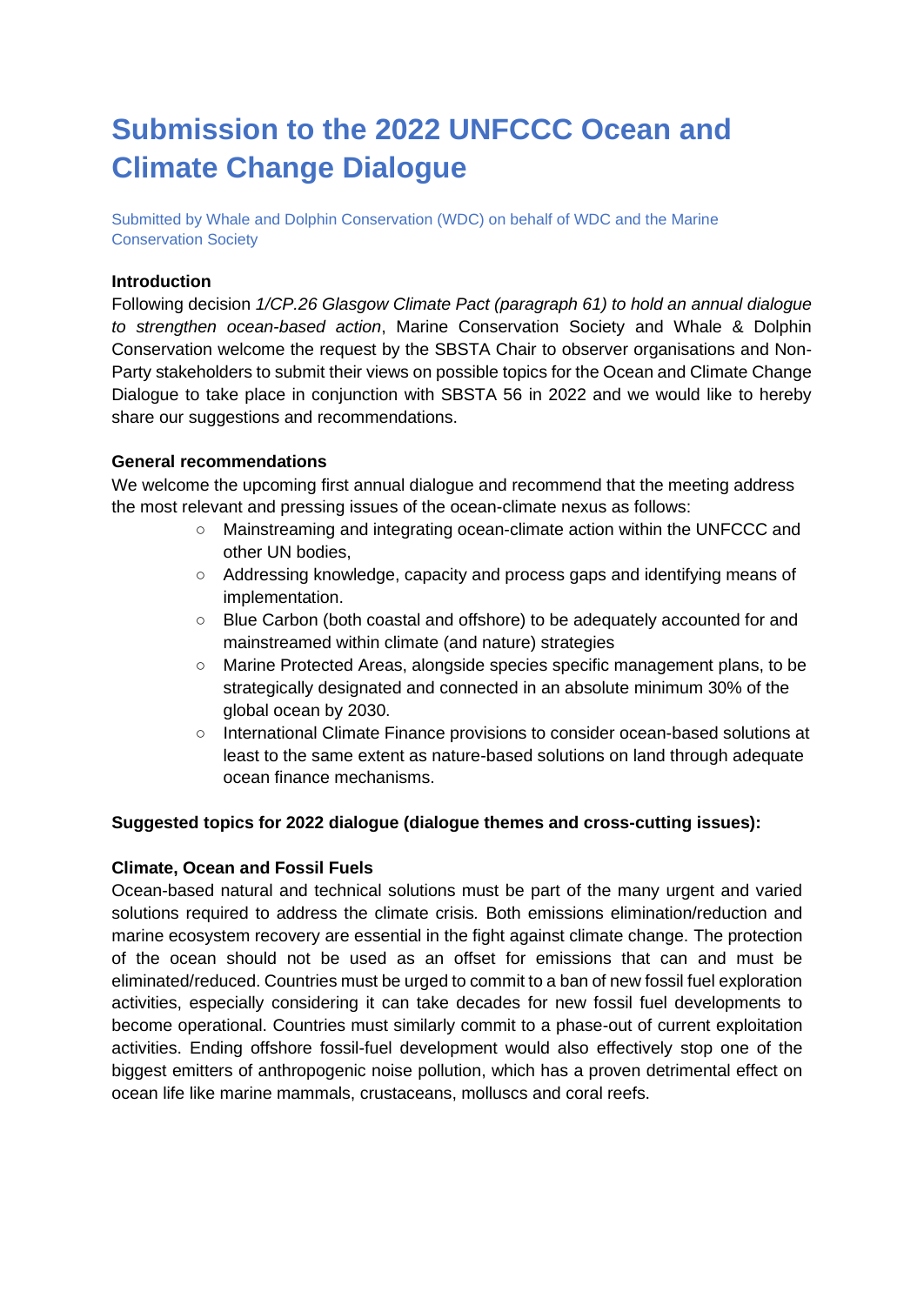# **Finance**

The ocean is a vital resource on which the global economy depends. More than this, the health of marine ecosystems is intrinsically linked to our ability to both survive and thrive as a species and as a global community

Nature-based solutions, both terrestrial and marine, could provide at least one third of the climate change mitigations required, but currently they attract less than 3% of the funds invested globally in addressing climate change. Countries must be urged to assume a significantly bigger role in the financing of effective measures to protect and restore the ocean and its vital functions. The benefits of acting decisively and urgently are significant and diverse: effective climate mitigation to prevent climate breakdown, climate adaptation to increase humanity's resilience to the changes that are already locked in, the provision of sustainable livelihoods for marine and coastal communities, a cheap and nutritious source of protein for billions around the world, a pristine biome to catalyse scientific and medical breakthroughs, and a rich, awe-inspiring habitat to continue the chain of millennia's worth of cultural heritage and the anchor of our spirituality and identity<sup>1</sup>.

We support UNEP's 'State of Finance for Nature<sup>'2</sup> call to invest smarter, whilst reimaging, recreating, and restoring the marine environment. Governments need to be encouraged to introduce nature-based oceanic solutions as a formal cross-cutting modality of investment with formalised strategic plans and resources associated with it. Furthermore, Governments should be encouraged to align private finance with public policy; Scaling up capital flows to nature requires unlocking private finance at a far greater scale through blended finance, changes in fiscal and trade policies, and other incentives.

If these benefits are to be realised, policymakers must re-balance the books of climate finance and apportion ocean-based sustainable investment in line with its value, and include currently overlooked open ocean ecosystems within the definition of blue carbon

# **Blue Carbon - knowledge gaps and accounting approaches**

Globally, the rewilding of key blue carbon securing marine and coastal ecosystems could deliver carbon dioxide mitigation amounting to at least 1.83 billion tonnes - 5% of the emissions savings we need to make globally.<sup>3</sup> This figure doesn't include the enormous quantities of carbon stored in fish and other marine wildlife, in marine ecosystems such as coral reefs, seaweeds and shellfish beds, the vast stores of carbon in seabed sediments or that is cycled and stimulated by ecological functions of species like whales<sup>4</sup>. It is vital that we better protect ocean ecosystems for both biodiversity and blue carbon.

<sup>&</sup>lt;sup>1</sup>. A drop in the ocean: Closing the gap in ocean climate finance, Deloitte, Published November 2021 hiips://www2.deloitte.com/content/dam/Deloitte/uk/Document s/risk/ocean-financing.pdf

<sup>&</sup>lt;sup>2</sup> State of Finance for Nature, UNEP, Published 27 May 2021 hiips://www.unep.org/resources/statefinance-nature

<sup>&</sup>lt;sup>3</sup> Blue Carbon, Ocean-Based Solutions to fight the Climate Crisis report by Marine Conservation Society and Rewilding Britain, Published May 2021, P.2 ,

hiips://media.mcsuk.org/documents/BlueCarbon\_Report.pdf

<sup>4</sup> Whales – Their future is our future, Whale and Dolphin Conservation, Published 2021 hiips://uk.whales.org/wp-content/uploads/sites/6/2021/01/Green-Whale-Scientific-report-2021.pdf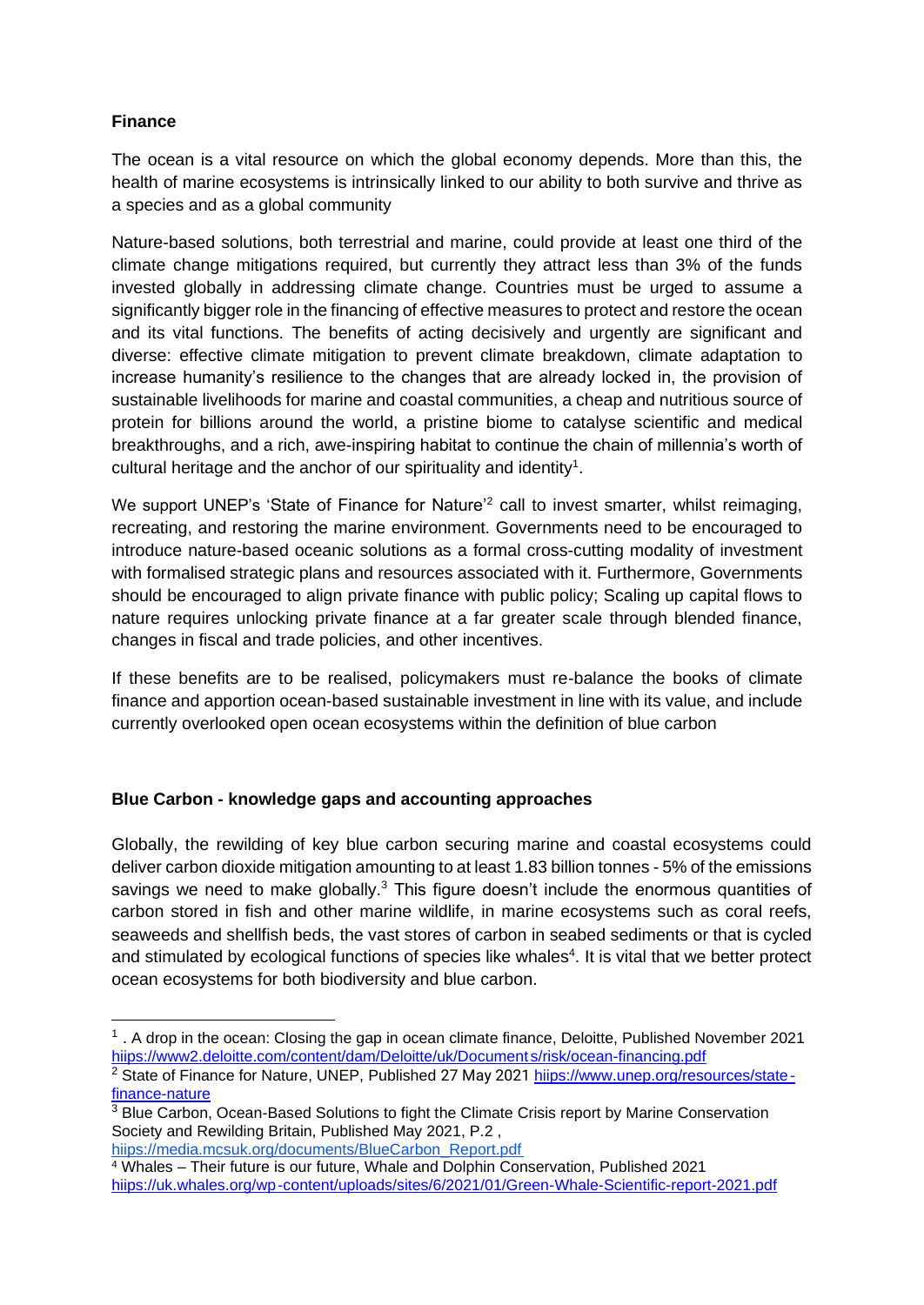Seabeds are significant carbon stores (or 'carbon sinks') that are vulnerable to disturbance from activities such as bottom trawling and dredging. These activities result in the carbon being resuspended in the water, exacerbating ocean acidification and potentially escaping into the atmosphere as carbon dioxide. For example, the UK's shelf seas cover some 500,000 km2 and are estimated to store 205 million tonnes of carbon, some 50 million tonnes more than held within the UK's entire stock of standing forests.

We believe there should be a focus on nature-based climate solutions over ahead of as yet unproven geoengineering and technological solutions in an ocean context. The implementation of habitat and ecosystem function restoration processes over anthropogenic solutions not only makes economic sense, but brings with it a positive feedback loop of additional carbon fixation, storage and sequestration, but also increased biodiversity, which further increases resilience of marine ecosystems.

Where fisheries are pursued, we urge governments to commit to fully sustainable conservation-led management of commercial fish and shellfish stocks, applying an ecosystem-based approach to eliminate carbon emissions with the halving of fisheries related carbon emissions by 2030, to deliver climate and nature positive fishing. All fisheries should only proceed with appropriate bycatch mitigation measures to avoid incidental morality and injury to marine mammals and other non-target species.

Beyond the seabed and coastal blue carbon ecosystems, there is encouraging new research and science, but also significant knowledge gaps on the capacity of other marine ecosystems such as kelp forests and algae, as well as the important ecological functions of key marine species as 'ecosystem engineers', including marine megafauna such as whales, but also fish, to mitigate climate change and biodiversity loss. More in-depth understanding of the sequestration potential of these blue carbon ecosystems through scientific research is needed to ensure adequate policy guidance building on sound scientific data is developed. The lack of methodological guidance on carbon accounting for these other blue carbon ecosystems could be addressed by a corresponding extension of the IPCC's Wetlands Supplement.

The lack of scientific understanding of some blue carbon habitats and ecological functions of species - for instance in the high seas and deep sea - should not be a barrier to introducing investment for those habitats or species where the evidence-base is strong (e.g., mangrove, saltmarsh, seagrass) or emerging. Mandates are required for government and industry to scale up significant funding into R&D, to enhance knowledge and test, develop and implement nature-based ocean-climate solutions that extend to the high seas and deep sea. Governments should also be encouraged to enter into partnership with private investors (who have a proven interest independent from their business model) to demonstrate commitment to blue economy mechanisms at the early phase of implementation.

# **Climate Smart Fisheries**

The fishing industry's carbon footprint combined with its significant impacts on long-term carbon capture and storage in blue carbon habitats makes the industry an important consideration when designating GHG reduction and climate mitigation strategies. However,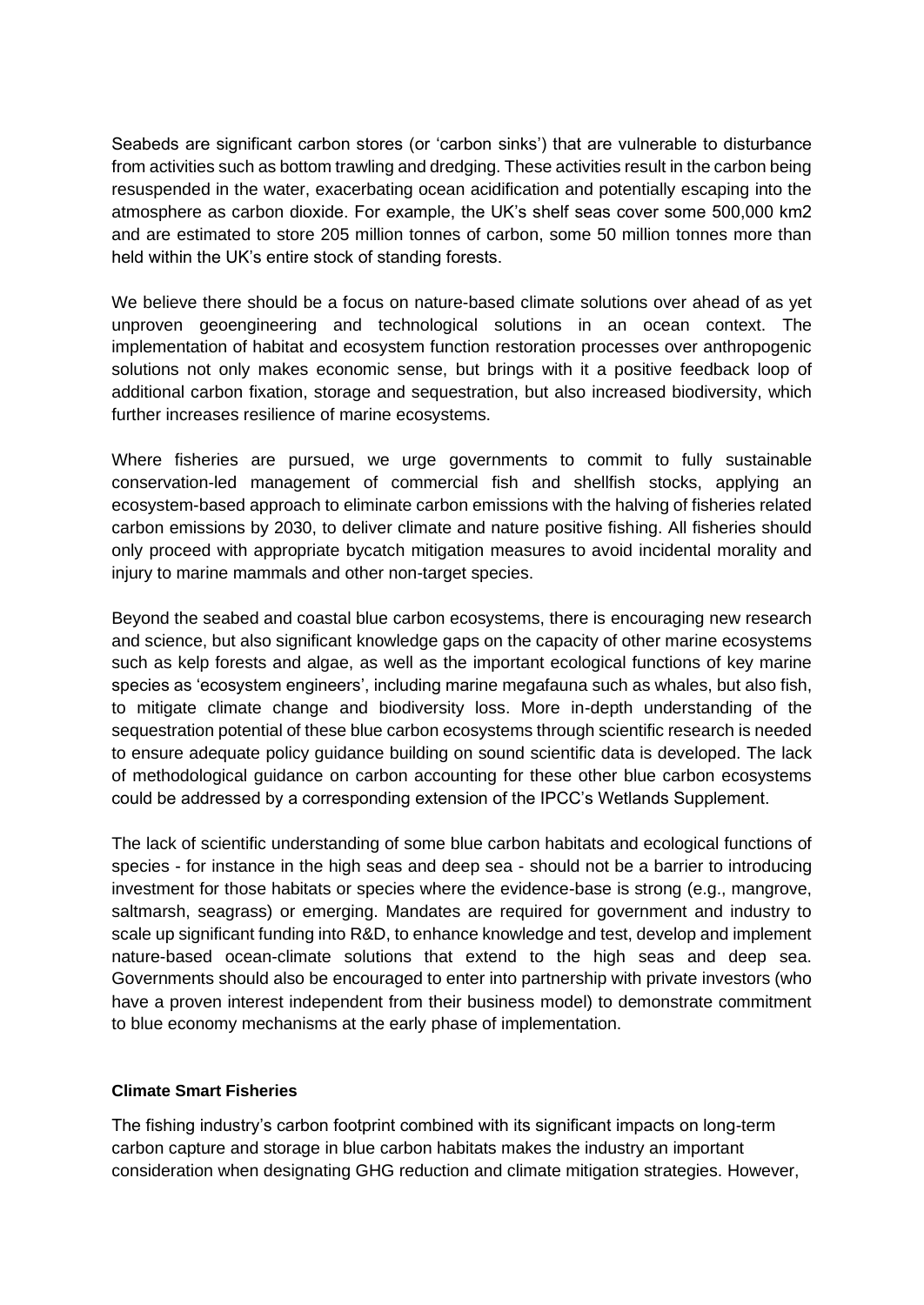governments have generally been slow to acknowledge the fishing industry's impact on GHG emissions and blue carbon stores. Fisheries are commonly missed from assessments of GHGs, not considered in climate change mitigation strategies and are largely ignored during climate negotiations.

A comprehensive review of the existing knowledge around fisheries, climate change and blue carbon with a UK-focus, clearly identifies the specific impacts of UK fisheries on blue carbon within UK waters. Practical recommendations highlight the essential elements that are needed to form a climate-smart strategies for fisheries management to help tackle the current climate crisis. Climate-smart fisheries management will help futureproof fisheries and allow them to play their role in combatting climate change and help in the achievement of net zero. Such management means that fisheries must clearly acknowledge and mitigate their contribution to GHG emissions, whilst building resilience to climate change threats.

At present, climate-smart fisheries approaches are evolving largely across developing countries and small island nations. This is likely because of the heightened awareness around early onset climate change threats in developing and island nations, bringing greater need for climate smart action. Developed economies, however, appear to be slower to adopt climate-smart approaches to fisheries management, regardless of having more funds and capacity available for new technology development to support climate-smart fishery plans.<sup>5</sup>

# **Marine Protected Areas**

We believe there is an urgent need for the strict zoning of ocean areas for biodiversity protection - much larger than terrestrial extents, protecting the entire water column and benthos. It is vital that such Marine Protected Areas are governed by effective management plans which don't allow for exploitative actions and ensure the strict protection of the MPA and the ocean life within them. In that context, countries should be mandated to assume a significantly greater role in the funding and supporting of MPAs, site management and conservation initiatives that restore and protect ocean health.

We further believe that adaptive co-management and conflict resolution mechanisms must be created for nature-based solution projects across development contexts to enhance future governance success.

In addition to MPAs, and as noted by UNCLOS 65 and 120, there is a need for recognition that some species, especially migratory species like whales and dolphins, as well as many species of fish, require international cooperation for their conservation, especially as we now know they play an essential role in providing globally important ecosystem functions that exceed direct use and economic qualification and should exclude any exploitative value in order to safeguard those species and their role for future generations. Governments should be encouraged to participate in scalable, cost-effective, opportunities to increase protected

<sup>5</sup> Shifting Gears, Achieving Climate Smart Fisheries report, Marine Conservation Society, WWF & RSPB published August 2021 hiips://media.mcsuk.org/documents/Climate\_Smart\_Fishing\_Report\_FINAL.pdf